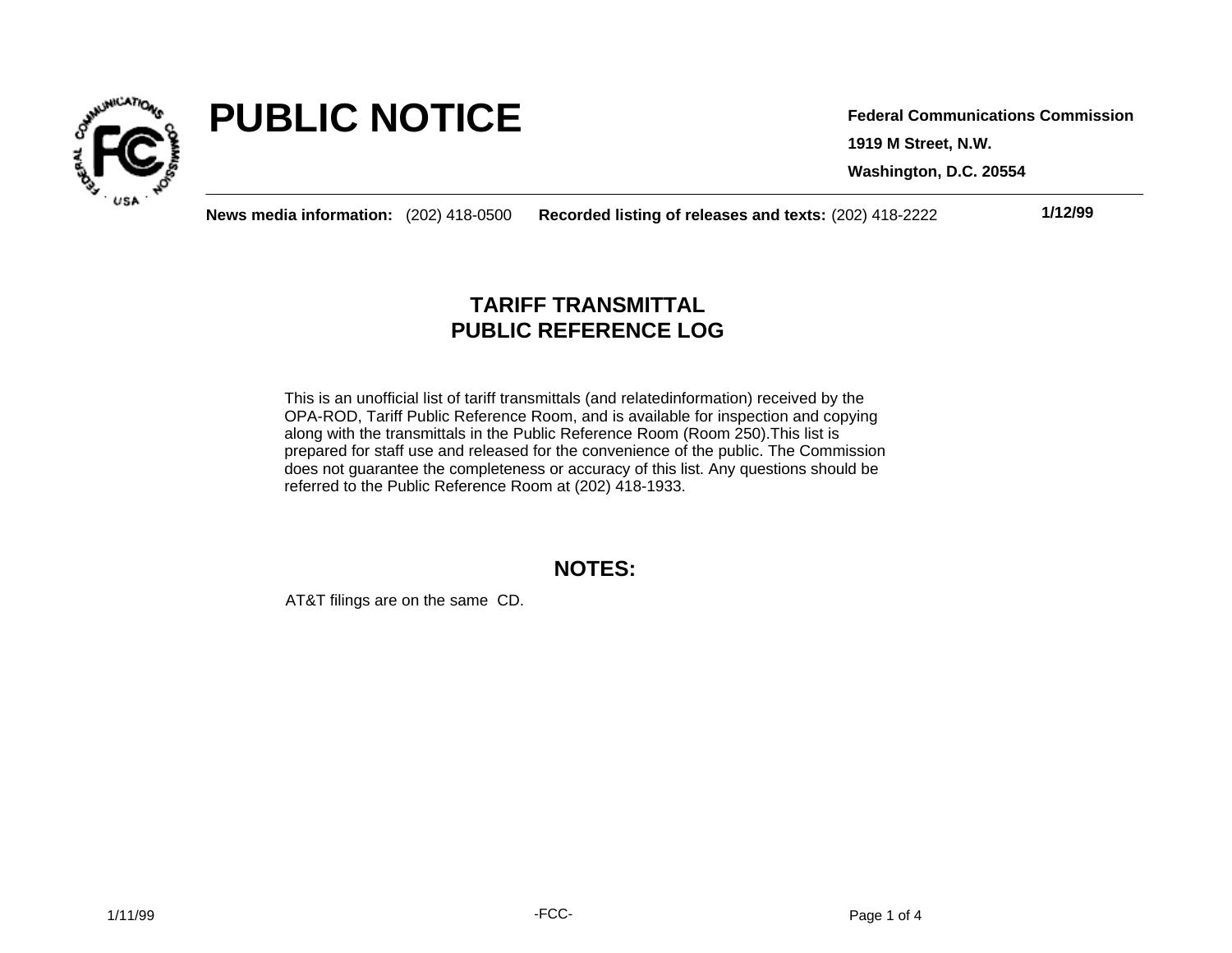## **DOMINANT**

| <b>ISSUED</b> | <b>CARRIER</b>                 | FILING# TRANS#  |      | FCC# | EFFDATE #DISK #CD |  |  |  |    | #PAGES NTC 61.38 61.49 PUS PETN-DUE |            |         | S.P.t. |
|---------------|--------------------------------|-----------------|------|------|-------------------|--|--|--|----|-------------------------------------|------------|---------|--------|
| 1/8/99        | AMERITECH SERVICES             |                 | 1184 |      | 1/23/99           |  |  |  | 15 |                                     | <b>RLS</b> | 1/15/99 |        |
|               |                                | <b>SYNOPSIS</b> |      |      |                   |  |  |  |    |                                     |            |         |        |
|               | Special Construction for WPXE. |                 |      |      |                   |  |  |  |    |                                     |            |         |        |

#### **NON-DOMINANT**

|        | <b>ISSUED CARRIER</b> | FILING# TRANS# | FCC# |                 |  |  | EFFDATE #DISK #CD #PAGES NTC 61.38 61.49 PUS PETN-DUE S.P.# |         |
|--------|-----------------------|----------------|------|-----------------|--|--|-------------------------------------------------------------|---------|
| 1/8/99 | AT&T                  |                |      | 1/9/99          |  |  | <b>RLS</b>                                                  | 96-0709 |
|        |                       |                |      | <b>SYNOPSIS</b> |  |  |                                                             |         |

| <b>ISSUED</b>   | <b>CARRIER</b> | FILING# TRANS# |        | FCC#          | EFFDATE #DISK #CD |                |          | #PAGES   |  | NTC 61.38 61.49 PUS PETN-DUE | S.P.#   |
|-----------------|----------------|----------------|--------|---------------|-------------------|----------------|----------|----------|--|------------------------------|---------|
| 1/8/99          | AT&T           | 2              | CT7528 | CT10890       | 1/9/99            | $\overline{0}$ | $\sim$ 1 | $\Omega$ |  | <b>RLS</b>                   | 96-0709 |
|                 |                |                |        | CT10891-10899 |                   |                |          |          |  |                              |         |
|                 |                |                |        | T10900-CT1090 |                   |                |          |          |  |                              |         |
|                 |                |                |        | CT10727       |                   |                |          |          |  |                              |         |
| <b>SYNOPSIS</b> |                |                |        |               |                   |                |          |          |  |                              |         |

| <b>ISSUED</b> | CARRIER            | FILING# TRANS# | FCC# |                 |  | EFFDATE #DISK #CD #PAGES NTC 61.38 61.49 PUS PETN-DUE | S.P.t. |
|---------------|--------------------|----------------|------|-----------------|--|-------------------------------------------------------|--------|
| 1/6/99        | NOR COMMUNICATIONS |                |      | 1/8/99          |  | _JB.                                                  |        |
|               |                    |                |      | <b>SYNOPSIS</b> |  |                                                       |        |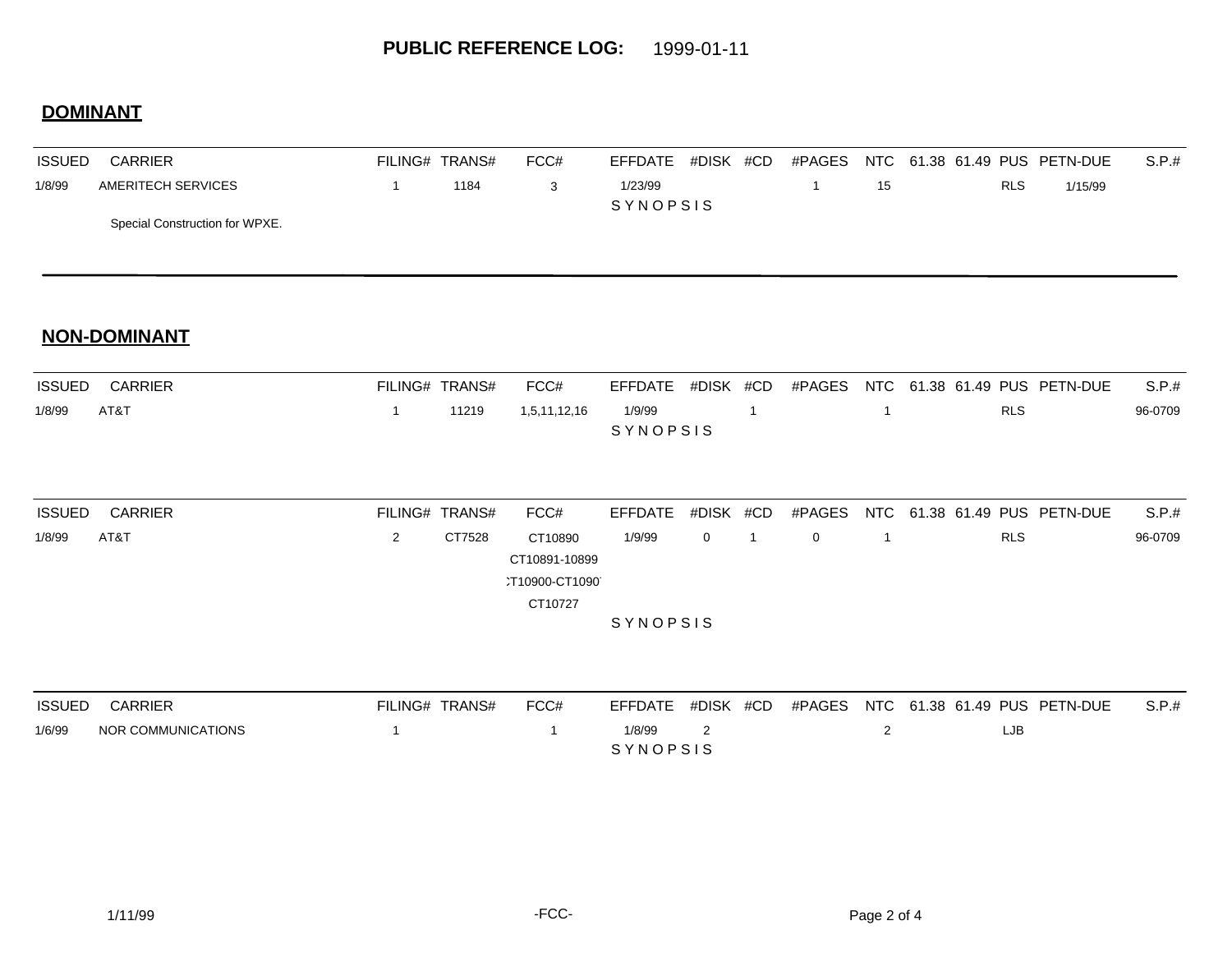#### **NON-DOMINANT**

| <b>ISSUED</b> | <b>CARRIER</b>                 |   | FILING# TRANS# | FCC#    | <b>EFFDATE</b> | #DISK       | #CD | #PAGES | NTC |     | 61.38 61.49 PUS PETN-DUE | S.P.#  |
|---------------|--------------------------------|---|----------------|---------|----------------|-------------|-----|--------|-----|-----|--------------------------|--------|
| 1/8/99        | SPRINT COMMUNICATIONS CO. L.P. | 1 | 374            | 1,11,12 | 1/9/99         |             |     |        |     | LJB |                          | 96-654 |
|               |                                |   |                |         | SYNOPSIS       |             |     |        |     |     |                          |        |
| <b>ISSUED</b> | <b>CARRIER</b>                 |   | FILING# TRANS# | FCC#    | <b>EFFDATE</b> | #DISK #CD   |     | #PAGES | NTC |     | 61.38 61.49 PUS PETN-DUE | S.P.#  |
| 1/8/99        | SPRINT COMMUNICATIONS CO. L.P. |   | 374            | 1,11,12 | 1/11/99        |             |     |        | 3   | LJB |                          | 96-654 |
|               |                                |   |                |         | SYNOPSIS       |             |     |        |     |     |                          |        |
| <b>ISSUED</b> | <b>CARRIER</b>                 |   | FILING# TRANS# | FCC#    | <b>EFFDATE</b> | #DISK #CD   |     | #PAGES | NTC |     | 61.38 61.49 PUS PETN-DUE | S.P.#  |
| 1/8/99        | SPRINT COMMUNICATIONS CO. L.P. |   | 374            | 1,11,12 | 1/19/99        | $\mathbf 1$ |     |        | 11  | LJB | 1/11/99                  | 96-654 |
|               |                                |   |                |         |                |             |     |        |     |     | 1/11/99                  |        |
|               |                                |   |                | 1,11,12 | SYNOPSIS       |             |     |        |     |     |                          |        |

#### **OPERATOR SERVICE PROVIDER**

|         | <b>ISSUED CARRIER</b> | FILING# TRANS# |      | FCC# |                 |  |    |      | EFFDATE #DISK #CD #PAGES NTC 61.38 61.49 PUS PETN-DUE S.P.# |
|---------|-----------------------|----------------|------|------|-----------------|--|----|------|-------------------------------------------------------------|
| 1/10/99 | ASC TELECOM           |                | -26. | N/A  | 1/11/99         |  | 43 | LJB. |                                                             |
|         |                       |                |      |      | <b>SYNOPSIS</b> |  |    |      |                                                             |